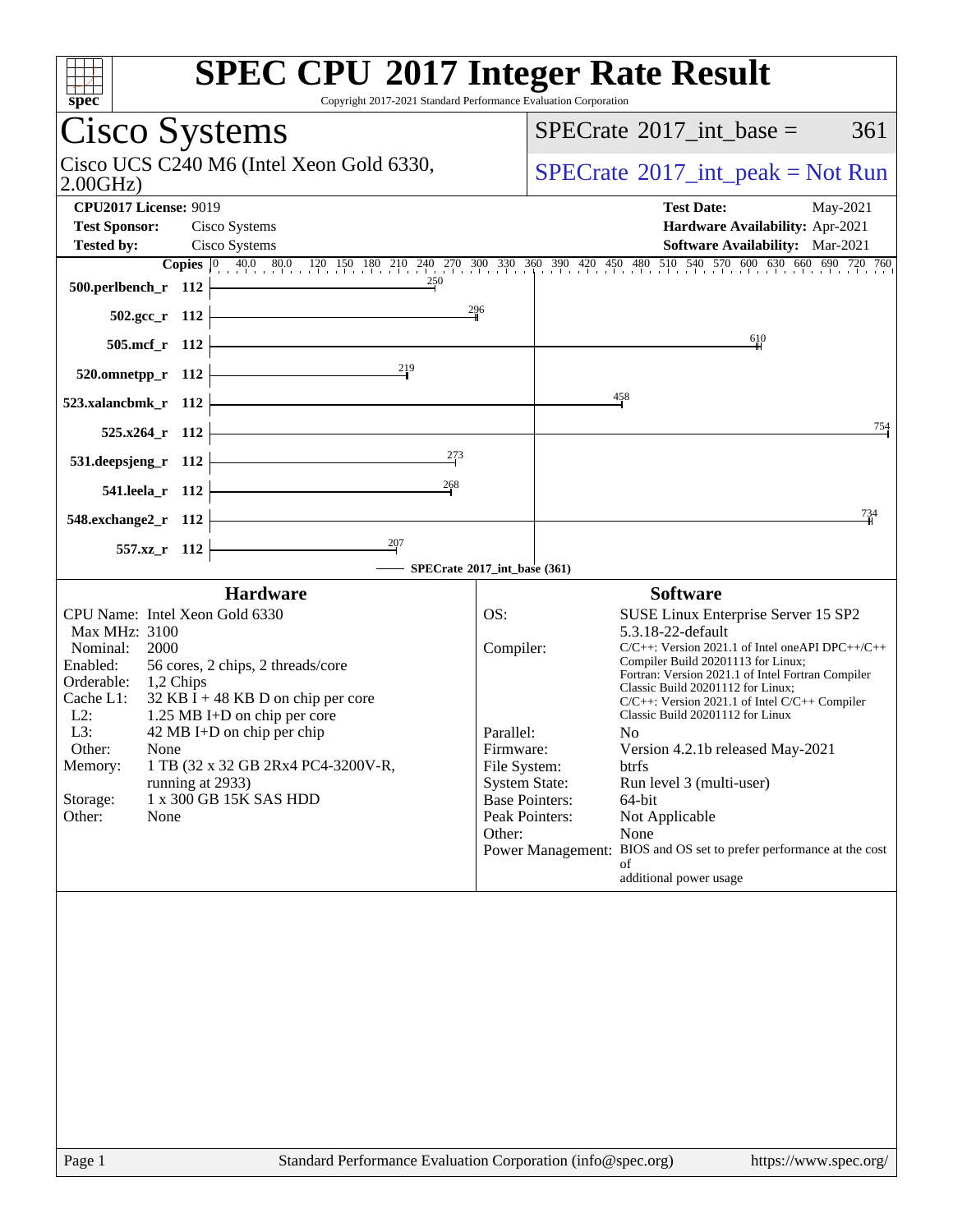

Copyright 2017-2021 Standard Performance Evaluation Corporation

## Cisco Systems

Cisco UCS C240 M6 (Intel Xeon Gold 6330,  $SPECTR = SPECrate \degree 2017$  $SPECTR = SPECrate \degree 2017$  $SPECTR = SPECrate \degree 2017$  int peak = Not Run

[SPECrate](http://www.spec.org/auto/cpu2017/Docs/result-fields.html#SPECrate2017intbase)<sup>®</sup>2017 int base =  $361$ 

### 2.00GHz)

**[Tested by:](http://www.spec.org/auto/cpu2017/Docs/result-fields.html#Testedby)** Cisco Systems **[Software Availability:](http://www.spec.org/auto/cpu2017/Docs/result-fields.html#SoftwareAvailability)** Mar-2021

**[CPU2017 License:](http://www.spec.org/auto/cpu2017/Docs/result-fields.html#CPU2017License)** 9019 **[Test Date:](http://www.spec.org/auto/cpu2017/Docs/result-fields.html#TestDate)** May-2021 **[Test Sponsor:](http://www.spec.org/auto/cpu2017/Docs/result-fields.html#TestSponsor)** Cisco Systems **[Hardware Availability:](http://www.spec.org/auto/cpu2017/Docs/result-fields.html#HardwareAvailability)** Apr-2021

**[Results Table](http://www.spec.org/auto/cpu2017/Docs/result-fields.html#ResultsTable)**

| <b>Base</b>                              |        |                |                | <b>Peak</b>    |       |                |       |               |                |              |                |              |                |              |
|------------------------------------------|--------|----------------|----------------|----------------|-------|----------------|-------|---------------|----------------|--------------|----------------|--------------|----------------|--------------|
| <b>Benchmark</b>                         | Copies | <b>Seconds</b> | Ratio          | <b>Seconds</b> | Ratio | <b>Seconds</b> | Ratio | <b>Copies</b> | <b>Seconds</b> | <b>Ratio</b> | <b>Seconds</b> | <b>Ratio</b> | <b>Seconds</b> | <b>Ratio</b> |
| 500.perlbench_r                          | 112    | 712            | 250            | 712            | 251   | 712            | 250   |               |                |              |                |              |                |              |
| $502.\text{gcc}_r$                       | 112    | 537            | 295            | 533            | 298   | 535            | 296   |               |                |              |                |              |                |              |
| $505$ .mcf r                             | 112    | 295            | 613            | 297            | 610   | 298            | 608   |               |                |              |                |              |                |              |
| 520.omnetpp_r                            | 112    | 675            | 218            | 669            | 220   | 672            | 219   |               |                |              |                |              |                |              |
| 523.xalancbmk r                          | 112    | 259            | 457            | 258            | 459   | 258            | 458   |               |                |              |                |              |                |              |
| 525.x264 r                               | 112    | 260            | 755            | 260            | 754   | 260            | 754   |               |                |              |                |              |                |              |
| $531.$ deepsjeng $_r$                    | 112    | 470            | 273            | 470            | 273   | 470            | 273   |               |                |              |                |              |                |              |
| 541.leela r                              | 112    | 691            | 268            | 691            | 268   | 692            | 268   |               |                |              |                |              |                |              |
| 548.exchange2 r                          | 112    | 400            | 733            | 400            | 734   | 398            | 736   |               |                |              |                |              |                |              |
| 557.xz r                                 | 112    | 585            | 207            | 583            | 207   | 584            | 207   |               |                |              |                |              |                |              |
| $SPECrate^{\circ}2017$ int base =<br>361 |        |                |                |                |       |                |       |               |                |              |                |              |                |              |
| $SPECrate^{\circ}2017$ int peak =        |        |                | <b>Not Run</b> |                |       |                |       |               |                |              |                |              |                |              |

Results appear in the [order in which they were run](http://www.spec.org/auto/cpu2017/Docs/result-fields.html#RunOrder). Bold underlined text [indicates a median measurement](http://www.spec.org/auto/cpu2017/Docs/result-fields.html#Median).

## **[Submit Notes](http://www.spec.org/auto/cpu2017/Docs/result-fields.html#SubmitNotes)**

 The numactl mechanism was used to bind copies to processors. The config file option 'submit' was used to generate numactl commands to bind each copy to a specific processor. For details, please see the config file.

## **[Operating System Notes](http://www.spec.org/auto/cpu2017/Docs/result-fields.html#OperatingSystemNotes)**

Stack size set to unlimited using "ulimit -s unlimited"

## **[Environment Variables Notes](http://www.spec.org/auto/cpu2017/Docs/result-fields.html#EnvironmentVariablesNotes)**

```
Environment variables set by runcpu before the start of the run:
LD_LIBRARY_PATH =
      "/home/cpu2017/lib/intel64:/home/cpu2017/lib/ia32:/home/cpu2017/je5.0.1-
      32"
```
MALLOC\_CONF = "retain:true"

## **[General Notes](http://www.spec.org/auto/cpu2017/Docs/result-fields.html#GeneralNotes)**

 Binaries compiled on a system with 1x Intel Core i9-7940X CPU + 64GB RAM memory using openSUSE Leap 15.2 Transparent Huge Pages enabled by default Prior to runcpu invocation Filesystem page cache synced and cleared with: sync; echo 3> /proc/sys/vm/drop\_caches

**(Continued on next page)**

| Page 2<br>Standard Performance Evaluation Corporation (info@spec.org) | https://www.spec.org/ |
|-----------------------------------------------------------------------|-----------------------|
|-----------------------------------------------------------------------|-----------------------|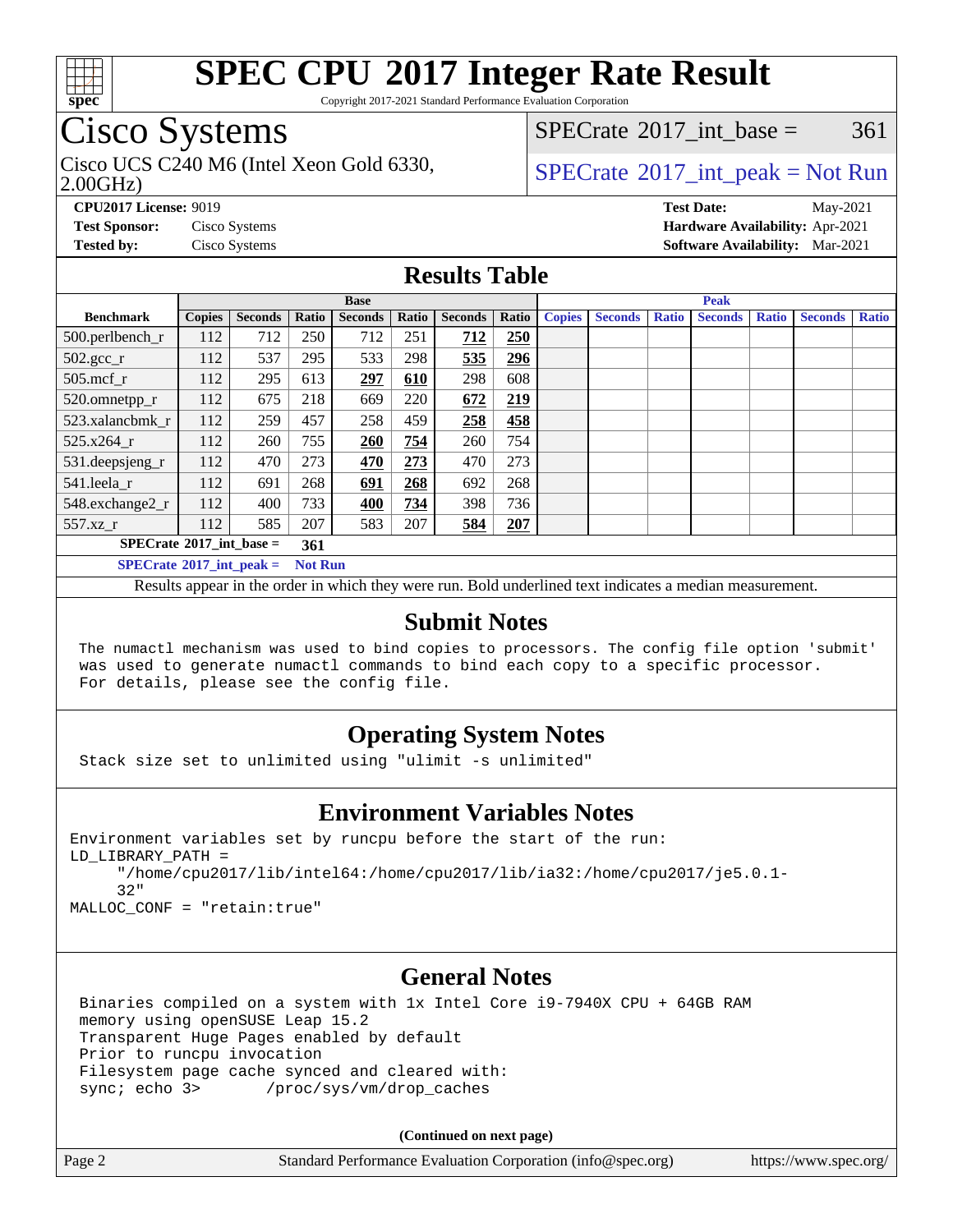

Copyright 2017-2021 Standard Performance Evaluation Corporation

## Cisco Systems

Cisco UCS C240 M6 (Intel Xeon Gold 6330,  $SPECTR = SPECrate \degree 2017$  $SPECTR = SPECrate \degree 2017$  $SPECTR = SPECrate \degree 2017$  int peak = Not Run

 $SPECTate^{\circ}2017$  int base = 361

2.00GHz)

**[Test Sponsor:](http://www.spec.org/auto/cpu2017/Docs/result-fields.html#TestSponsor)** Cisco Systems **[Hardware Availability:](http://www.spec.org/auto/cpu2017/Docs/result-fields.html#HardwareAvailability)** Apr-2021 **[Tested by:](http://www.spec.org/auto/cpu2017/Docs/result-fields.html#Testedby)** Cisco Systems **[Software Availability:](http://www.spec.org/auto/cpu2017/Docs/result-fields.html#SoftwareAvailability)** Mar-2021

**[CPU2017 License:](http://www.spec.org/auto/cpu2017/Docs/result-fields.html#CPU2017License)** 9019 **[Test Date:](http://www.spec.org/auto/cpu2017/Docs/result-fields.html#TestDate)** May-2021

### **[General Notes \(Continued\)](http://www.spec.org/auto/cpu2017/Docs/result-fields.html#GeneralNotes)**

 runcpu command invoked through numactl i.e.: numactl --interleave=all runcpu <etc> NA: The test sponsor attests, as of date of publication, that CVE-2017-5754 (Meltdown) is mitigated in the system as tested and documented. Yes: The test sponsor attests, as of date of publication, that CVE-2017-5753 (Spectre variant 1) is mitigated in the system as tested and documented. Yes: The test sponsor attests, as of date of publication, that CVE-2017-5715 (Spectre variant 2) is mitigated in the system as tested and documented. **[Platform Notes](http://www.spec.org/auto/cpu2017/Docs/result-fields.html#PlatformNotes)** BIOS Settings: Intel HyperThreading Technology set to Enabled SNC set to Enabled Patrol Scrub set to Disabled Sysinfo program /home/cpu2017/bin/sysinfo Rev: r6538 of 2020-09-24 e8664e66d2d7080afeaa89d4b38e2f1c running on localhost Sun May 23 10:31:09 2021 SUT (System Under Test) info as seen by some common utilities. For more information on this section, see <https://www.spec.org/cpu2017/Docs/config.html#sysinfo> From /proc/cpuinfo model name : Intel(R) Xeon(R) Gold 6330 CPU @ 2.00GHz 2 "physical id"s (chips) 112 "processors" cores, siblings (Caution: counting these is hw and system dependent. The following excerpts from /proc/cpuinfo might not be reliable. Use with caution.) cpu cores : 28 siblings : 56 physical 0: cores 0 1 2 3 4 5 6 7 8 9 10 11 12 13 14 15 16 17 18 19 20 21 22 23 24 25 26 27 physical 1: cores 0 1 2 3 4 5 6 7 8 9 10 11 12 13 14 15 16 17 18 19 20 21 22 23 24 25 26 27 From lscpu: Architecture: x86\_64 CPU op-mode(s): 32-bit, 64-bit Byte Order: Little Endian Address sizes: 46 bits physical, 57 bits virtual  $CPU(s):$  112 On-line CPU(s) list: 0-111 Thread(s) per core: 2 Core(s) per socket: 28 **(Continued on next page)**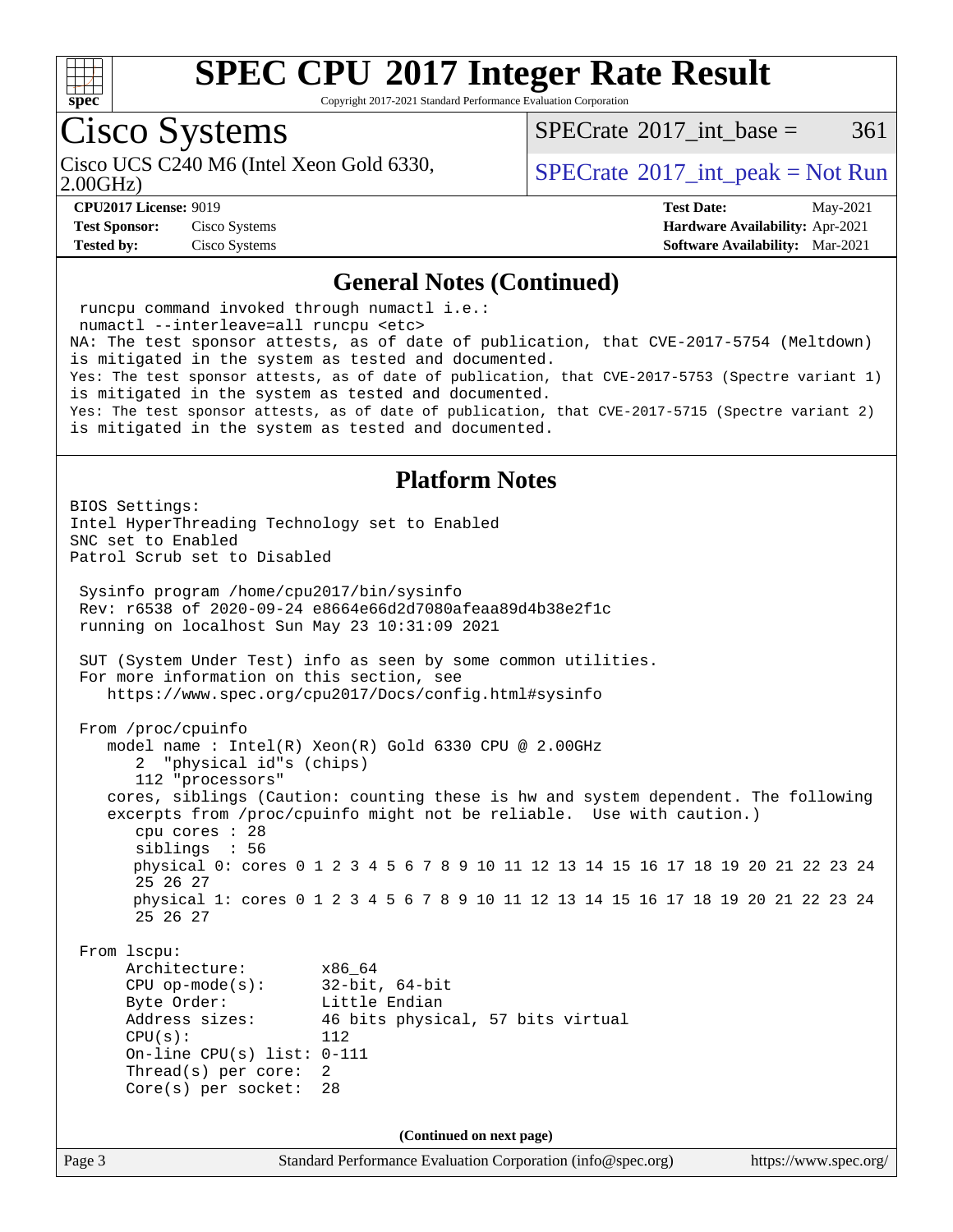

Copyright 2017-2021 Standard Performance Evaluation Corporation

# Cisco Systems

2.00GHz) Cisco UCS C240 M6 (Intel Xeon Gold 6330,  $\boxed{\text{SPECrate}^{\circ}2017\_int\_peak = Not Run}$  $\boxed{\text{SPECrate}^{\circ}2017\_int\_peak = Not Run}$  $\boxed{\text{SPECrate}^{\circ}2017\_int\_peak = Not Run}$ 

 $SPECTate$ <sup>®</sup>[2017\\_int\\_base =](http://www.spec.org/auto/cpu2017/Docs/result-fields.html#SPECrate2017intbase) 361

**[Tested by:](http://www.spec.org/auto/cpu2017/Docs/result-fields.html#Testedby)** Cisco Systems **[Software Availability:](http://www.spec.org/auto/cpu2017/Docs/result-fields.html#SoftwareAvailability)** Mar-2021

**[CPU2017 License:](http://www.spec.org/auto/cpu2017/Docs/result-fields.html#CPU2017License)** 9019 **[Test Date:](http://www.spec.org/auto/cpu2017/Docs/result-fields.html#TestDate)** May-2021 **[Test Sponsor:](http://www.spec.org/auto/cpu2017/Docs/result-fields.html#TestSponsor)** Cisco Systems **[Hardware Availability:](http://www.spec.org/auto/cpu2017/Docs/result-fields.html#HardwareAvailability)** Apr-2021

### **[Platform Notes \(Continued\)](http://www.spec.org/auto/cpu2017/Docs/result-fields.html#PlatformNotes)**

| Socket(s):                                                                              | 2                                                                                                                                                                 |  |  |  |  |
|-----------------------------------------------------------------------------------------|-------------------------------------------------------------------------------------------------------------------------------------------------------------------|--|--|--|--|
| NUMA $node(s):$                                                                         | 4                                                                                                                                                                 |  |  |  |  |
| Vendor ID:                                                                              | GenuineIntel                                                                                                                                                      |  |  |  |  |
| CPU family:                                                                             | 6                                                                                                                                                                 |  |  |  |  |
| Model:                                                                                  | 106                                                                                                                                                               |  |  |  |  |
| Model name:                                                                             | $Intel(R) Xeon(R) Gold 6330 CPU @ 2.00GHz$                                                                                                                        |  |  |  |  |
| Stepping:                                                                               | 6                                                                                                                                                                 |  |  |  |  |
| CPU MHz:                                                                                | 2600.000                                                                                                                                                          |  |  |  |  |
| CPU max MHz:                                                                            | 3100.0000                                                                                                                                                         |  |  |  |  |
| CPU min MHz:                                                                            | 800.0000                                                                                                                                                          |  |  |  |  |
| BogoMIPS:                                                                               | 4000.00                                                                                                                                                           |  |  |  |  |
| Virtualization:                                                                         | $VT - x$                                                                                                                                                          |  |  |  |  |
| L1d cache:                                                                              | 48K                                                                                                                                                               |  |  |  |  |
| Lli cache:                                                                              | 32K                                                                                                                                                               |  |  |  |  |
| $L2$ cache:                                                                             | 1280K                                                                                                                                                             |  |  |  |  |
| $L3$ cache:                                                                             | 43008K                                                                                                                                                            |  |  |  |  |
| NUMA node0 CPU(s):                                                                      | $0 - 13,56 - 69$                                                                                                                                                  |  |  |  |  |
| NUMA $model$ $CPU(s):$                                                                  | 14-27,70-83                                                                                                                                                       |  |  |  |  |
| NUMA $node2$ $CPU(s):$                                                                  | 28-41,84-97                                                                                                                                                       |  |  |  |  |
| NUMA $node3$ CPU $(s)$ :                                                                | $42 - 55, 98 - 111$                                                                                                                                               |  |  |  |  |
| Flags:                                                                                  | fpu vme de pse tsc msr pae mce cx8 apic sep mtrr pge mca cmov                                                                                                     |  |  |  |  |
|                                                                                         | pat pse36 clflush dts acpi mmx fxsr sse sse2 ss ht tm pbe syscall nx pdpelgb rdtscp                                                                               |  |  |  |  |
|                                                                                         | lm constant_tsc art arch_perfmon pebs bts rep_good nopl xtopology nonstop_tsc cpuid                                                                               |  |  |  |  |
|                                                                                         | aperfmperf pni pclmulqdq dtes64 monitor ds_cpl vmx smx est tm2 ssse3 sdbg fma cx16                                                                                |  |  |  |  |
|                                                                                         | xtpr pdcm pcid dca sse4_1 sse4_2 x2apic movbe popcnt tsc_deadline_timer aes xsave                                                                                 |  |  |  |  |
|                                                                                         | avx f16c rdrand lahf_lm abm 3dnowprefetch cpuid_fault epb cat_13 invpcid_single ssbd                                                                              |  |  |  |  |
|                                                                                         | mba ibrs ibpb stibp ibrs_enhanced tpr_shadow vnmi flexpriority ept vpid ept_ad                                                                                    |  |  |  |  |
|                                                                                         | fsgsbase tsc_adjust bmil hle avx2 smep bmi2 erms invpcid rtm cqm rdt_a avx512f<br>avx512dq rdseed adx smap avx512ifma clflushopt clwb intel_pt avx512cd sha_ni    |  |  |  |  |
|                                                                                         |                                                                                                                                                                   |  |  |  |  |
|                                                                                         | avx512bw avx512vl xsaveopt xsavec xgetbvl xsaves cqm_llc cqm_occup_llc cqm_mbm_total<br>cqm_mbm_local wbnoinvd dtherm ida arat pln pts hwp hwp_act_window hwp_epp |  |  |  |  |
|                                                                                         | hwp_pkg_req avx512vbmi umip pku ospke avx512_vbmi2 gfni vaes vpclmulqdq avx512_vnni                                                                               |  |  |  |  |
|                                                                                         | avx512_bitalg tme avx512_vpopcntdq la57 rdpid md_clear pconfig flush_l1d                                                                                          |  |  |  |  |
| arch_capabilities                                                                       |                                                                                                                                                                   |  |  |  |  |
|                                                                                         |                                                                                                                                                                   |  |  |  |  |
| /proc/cpuinfo cache data                                                                |                                                                                                                                                                   |  |  |  |  |
| cache size $: 43008$ KB                                                                 |                                                                                                                                                                   |  |  |  |  |
|                                                                                         |                                                                                                                                                                   |  |  |  |  |
|                                                                                         | From numactl --hardware WARNING: a numactl 'node' might or might not correspond to a                                                                              |  |  |  |  |
| physical chip.                                                                          |                                                                                                                                                                   |  |  |  |  |
| $available: 4 nodes (0-3)$                                                              |                                                                                                                                                                   |  |  |  |  |
| node 0 cpus: 0 1 2 3 4 5 6 7 8 9 10 11 12 13 56 57 58 59 60 61 62 63 64 65 66 67 68 69  |                                                                                                                                                                   |  |  |  |  |
| node 0 size: 257600 MB                                                                  |                                                                                                                                                                   |  |  |  |  |
| node 0 free: 257091 MB                                                                  |                                                                                                                                                                   |  |  |  |  |
| node 1 cpus: 14 15 16 17 18 19 20 21 22 23 24 25 26 27 70 71 72 73 74 75 76 77 78 79 80 |                                                                                                                                                                   |  |  |  |  |
| 81 82 83                                                                                |                                                                                                                                                                   |  |  |  |  |
| node 1 size: 258041 MB                                                                  |                                                                                                                                                                   |  |  |  |  |
|                                                                                         |                                                                                                                                                                   |  |  |  |  |
| (Continued on next page)                                                                |                                                                                                                                                                   |  |  |  |  |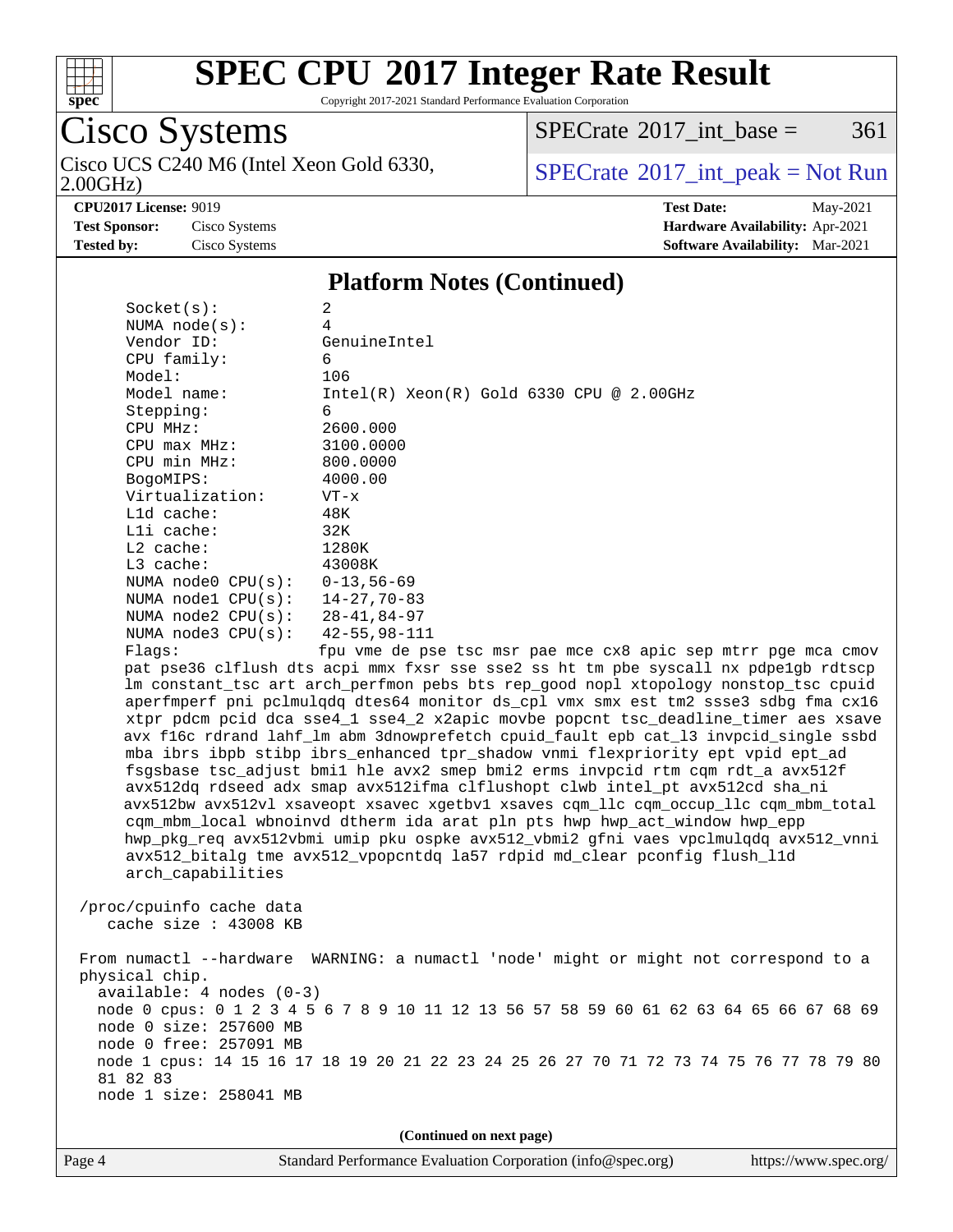

Copyright 2017-2021 Standard Performance Evaluation Corporation

## Cisco Systems

2.00GHz) Cisco UCS C240 M6 (Intel Xeon Gold 6330,  $SPECrate^{\circ}2017\_int\_peak = Not Run$  $SPECrate^{\circ}2017\_int\_peak = Not Run$ 

 $SPECTate^{\circ}2017$  int base = 361

**[Test Sponsor:](http://www.spec.org/auto/cpu2017/Docs/result-fields.html#TestSponsor)** Cisco Systems **[Hardware Availability:](http://www.spec.org/auto/cpu2017/Docs/result-fields.html#HardwareAvailability)** Apr-2021 **[Tested by:](http://www.spec.org/auto/cpu2017/Docs/result-fields.html#Testedby)** Cisco Systems **[Software Availability:](http://www.spec.org/auto/cpu2017/Docs/result-fields.html#SoftwareAvailability)** Mar-2021

**[CPU2017 License:](http://www.spec.org/auto/cpu2017/Docs/result-fields.html#CPU2017License)** 9019 **[Test Date:](http://www.spec.org/auto/cpu2017/Docs/result-fields.html#TestDate)** May-2021

### **[Platform Notes \(Continued\)](http://www.spec.org/auto/cpu2017/Docs/result-fields.html#PlatformNotes)**

 node 1 free: 257553 MB node 2 cpus: 28 29 30 31 32 33 34 35 36 37 38 39 40 41 84 85 86 87 88 89 90 91 92 93 94 95 96 97 node 2 size: 258041 MB node 2 free: 257519 MB node 3 cpus: 42 43 44 45 46 47 48 49 50 51 52 53 54 55 98 99 100 101 102 103 104 105 106 107 108 109 110 111 node 3 size: 258037 MB node 3 free: 257652 MB node distances: node 0 1 2 3 0: 10 11 20 20 1: 11 10 20 20 2: 20 20 10 11 3: 20 20 11 10 From /proc/meminfo MemTotal: 1056482468 kB HugePages\_Total: 0 Hugepagesize: 2048 kB /sys/devices/system/cpu/cpu\*/cpufreq/scaling\_governor has performance From /etc/\*release\* /etc/\*version\* os-release: NAME="SLES" VERSION="15-SP2" VERSION\_ID="15.2" PRETTY\_NAME="SUSE Linux Enterprise Server 15 SP2" ID="sles" ID\_LIKE="suse" ANSI\_COLOR="0;32" CPE\_NAME="cpe:/o:suse:sles:15:sp2" uname -a: Linux localhost 5.3.18-22-default #1 SMP Wed Jun 3 12:16:43 UTC 2020 (720aeba) x86\_64 x86\_64 x86\_64 GNU/Linux Kernel self-reported vulnerability status: CVE-2018-12207 (iTLB Multihit): Not affected CVE-2018-3620 (L1 Terminal Fault): Not affected Microarchitectural Data Sampling: Not affected CVE-2017-5754 (Meltdown): Not affected CVE-2018-3639 (Speculative Store Bypass): Mitigation: Speculative Store Bypass disabled via prctl and **(Continued on next page)**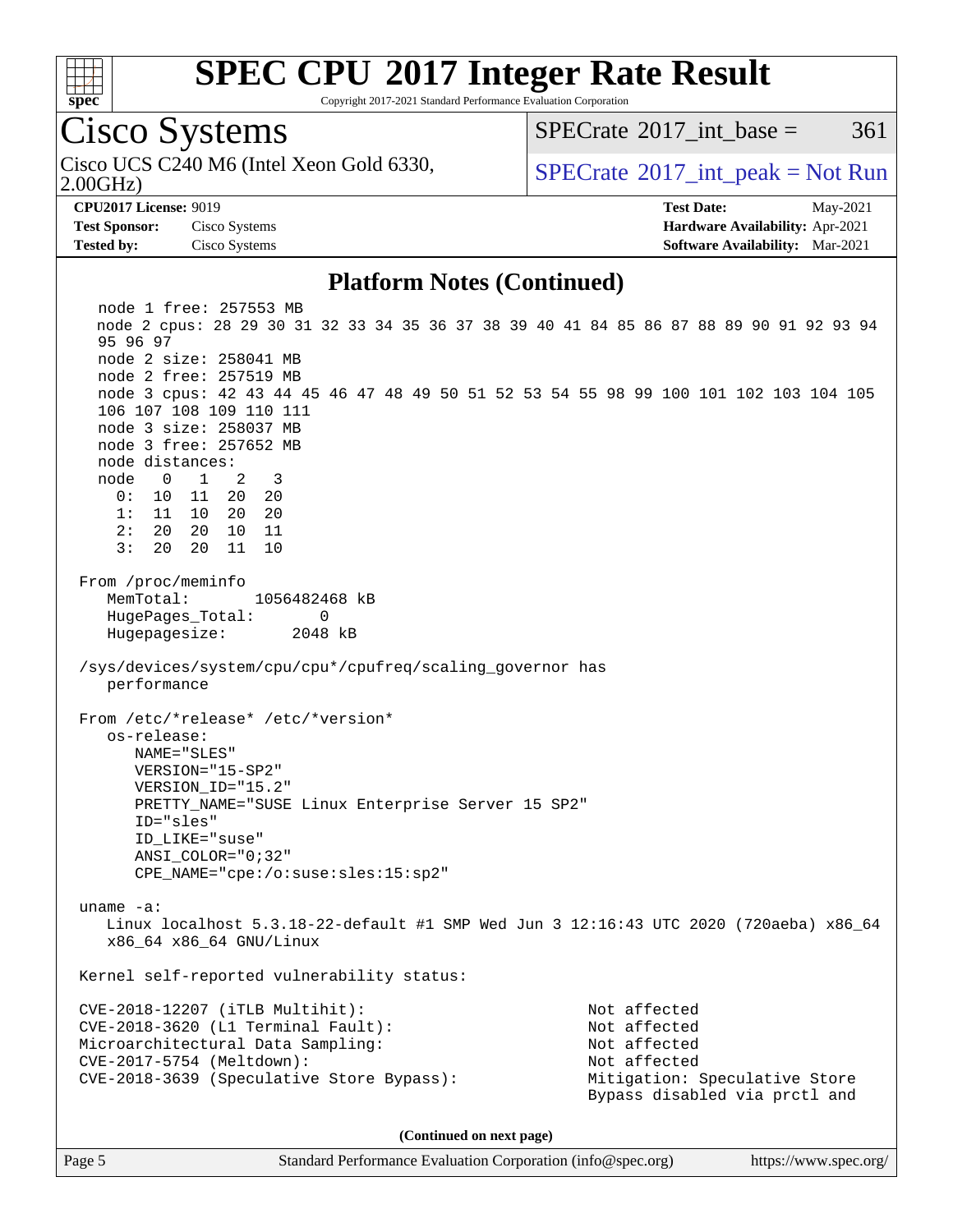

Copyright 2017-2021 Standard Performance Evaluation Corporation

# Cisco Systems

Cisco UCS C240 M6 (Intel Xeon Gold 6330,  $\boxed{\text{SPECrate}^{\circ}2017\_int\_peak = Not Run}$  $\boxed{\text{SPECrate}^{\circ}2017\_int\_peak = Not Run}$  $\boxed{\text{SPECrate}^{\circ}2017\_int\_peak = Not Run}$ 

 $SPECTate@2017_int\_base = 361$ 

2.00GHz)

**[Test Sponsor:](http://www.spec.org/auto/cpu2017/Docs/result-fields.html#TestSponsor)** Cisco Systems **[Hardware Availability:](http://www.spec.org/auto/cpu2017/Docs/result-fields.html#HardwareAvailability)** Apr-2021 **[Tested by:](http://www.spec.org/auto/cpu2017/Docs/result-fields.html#Testedby)** Cisco Systems **[Software Availability:](http://www.spec.org/auto/cpu2017/Docs/result-fields.html#SoftwareAvailability)** Mar-2021

**[CPU2017 License:](http://www.spec.org/auto/cpu2017/Docs/result-fields.html#CPU2017License)** 9019 **[Test Date:](http://www.spec.org/auto/cpu2017/Docs/result-fields.html#TestDate)** May-2021

### **[Platform Notes \(Continued\)](http://www.spec.org/auto/cpu2017/Docs/result-fields.html#PlatformNotes)**

| CVE-2017-5753 (Spectre variant 1):                                                                                                                                                                                                                                                                                                                                                                                             | seccomp<br>Mitigation: usercopy/swapgs<br>barriers and __user pointer |  |  |  |  |  |
|--------------------------------------------------------------------------------------------------------------------------------------------------------------------------------------------------------------------------------------------------------------------------------------------------------------------------------------------------------------------------------------------------------------------------------|-----------------------------------------------------------------------|--|--|--|--|--|
| sanitization<br>Mitigation: Enhanced IBRS, IBPB:<br>$CVE-2017-5715$ (Spectre variant 2):<br>conditional, RSB filling                                                                                                                                                                                                                                                                                                           |                                                                       |  |  |  |  |  |
| CVE-2020-0543 (Special Register Buffer Data Sampling): Not affected<br>CVE-2019-11135 (TSX Asynchronous Abort):<br>Not affected                                                                                                                                                                                                                                                                                                |                                                                       |  |  |  |  |  |
| run-level 3 May 22 20:14                                                                                                                                                                                                                                                                                                                                                                                                       |                                                                       |  |  |  |  |  |
| SPEC is set to: /home/cpu2017<br>Filesystem<br>Type<br>Size Used Avail Use% Mounted on<br>/dev/sda2<br>btrfs 222G 14G 207G 7% / home                                                                                                                                                                                                                                                                                           |                                                                       |  |  |  |  |  |
| From /sys/devices/virtual/dmi/id<br>Vendor:<br>Cisco Systems Inc<br>UCSC-C240-M6S<br>Product:<br>Serial:<br>WZP24460JDQ                                                                                                                                                                                                                                                                                                        |                                                                       |  |  |  |  |  |
| Additional information from dmidecode follows. WARNING: Use caution when you interpret<br>this section. The 'dmidecode' program reads system data which is "intended to allow<br>hardware to be accurately determined", but the intent may not be met, as there are<br>frequent changes to hardware, firmware, and the "DMTF SMBIOS" standard.<br>Memory:<br>32x 0xCE00 M393A4K40DB3-CWE 32 GB 2 rank 3200, configured at 2933 |                                                                       |  |  |  |  |  |
| BIOS:<br>BIOS Vendor:<br>Cisco Systems, Inc.<br>BIOS Version:<br>C240M6.4.2.1b.0.0512210554<br>BIOS Date:<br>05/12/2021<br>BIOS Revision:<br>5.22<br>(End of data from sysinfo program)                                                                                                                                                                                                                                        |                                                                       |  |  |  |  |  |
| <b>Compiler Version Notes</b>                                                                                                                                                                                                                                                                                                                                                                                                  |                                                                       |  |  |  |  |  |
| C<br>500.perlbench_r(base) 502.gcc_r(base) 505.mcf_r(base)<br>$525.x264_r(base) 557.xz_r(base)$<br>_________________________________                                                                                                                                                                                                                                                                                           |                                                                       |  |  |  |  |  |
| Intel(R) oneAPI DPC++/C++ Compiler for applications running on Intel(R) $64$ ,<br>Version 2021.1 Build 20201113<br>Copyright (C) 1985-2020 Intel Corporation. All rights reserved.                                                                                                                                                                                                                                             |                                                                       |  |  |  |  |  |
|                                                                                                                                                                                                                                                                                                                                                                                                                                |                                                                       |  |  |  |  |  |

**(Continued on next page)**

Page 6 Standard Performance Evaluation Corporation [\(info@spec.org\)](mailto:info@spec.org) <https://www.spec.org/>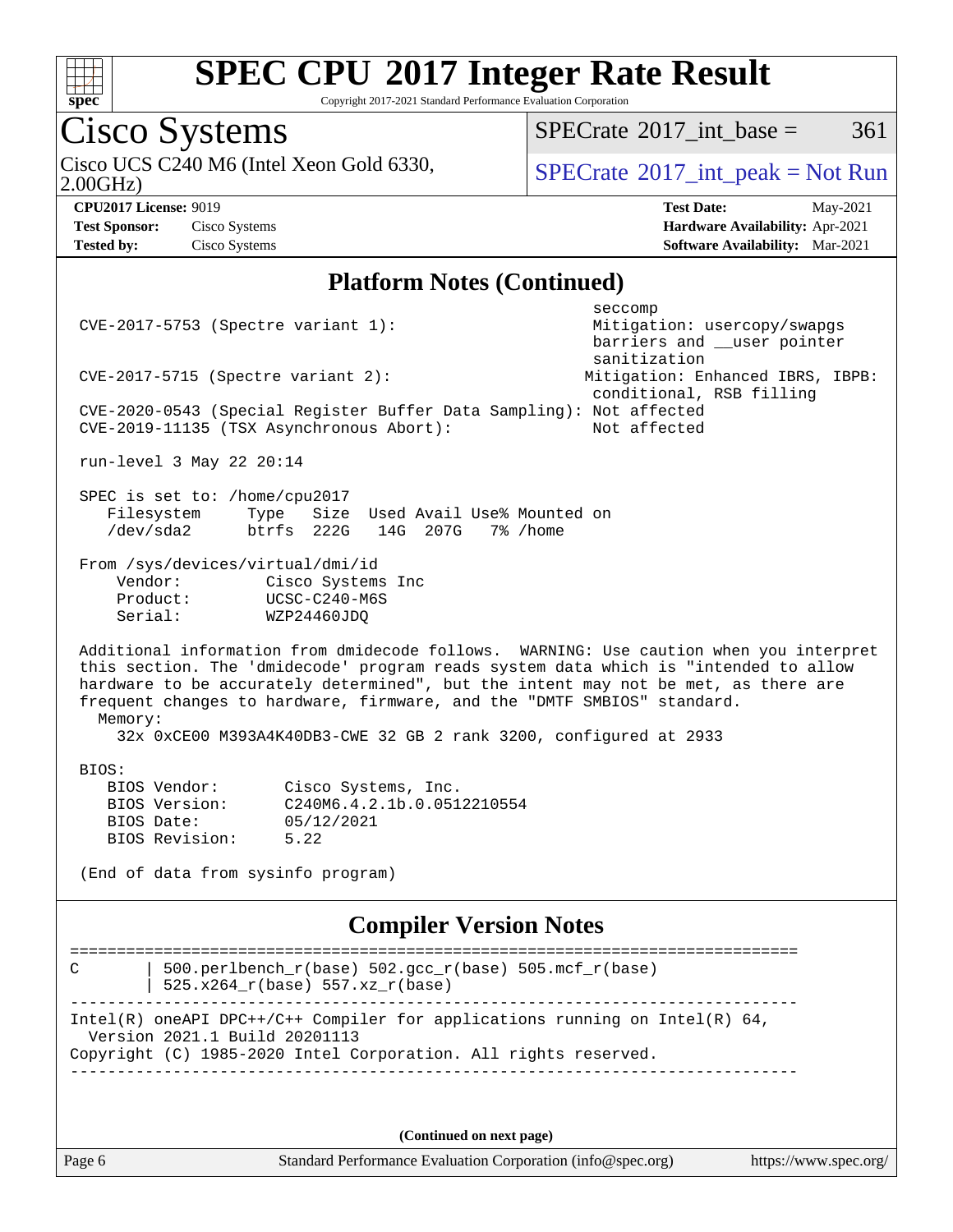

Copyright 2017-2021 Standard Performance Evaluation Corporation

# Cisco Systems

 $SPECTate$ <sup>®</sup>[2017\\_int\\_base =](http://www.spec.org/auto/cpu2017/Docs/result-fields.html#SPECrate2017intbase) 361

2.00GHz)

Cisco UCS C240 M6 (Intel Xeon Gold 6330,  $SPECrate^{\circ}2017\_int\_peak = Not Run$  $SPECrate^{\circ}2017\_int\_peak = Not Run$ 

| <b>Test Sponsor:</b> | Cisco Systems |
|----------------------|---------------|
| <b>Tested by:</b>    | Cisco Systems |

**[CPU2017 License:](http://www.spec.org/auto/cpu2017/Docs/result-fields.html#CPU2017License)** 9019 **[Test Date:](http://www.spec.org/auto/cpu2017/Docs/result-fields.html#TestDate)** May-2021 **Test Systems Systems Systems Systems Systems Systems Systems Systems Systems Systems Systems Systems Systems Systems Systems Systems Systems Systems Systems Systems Systems Systems Systems Systems Systems Systems Systems [Software Availability:](http://www.spec.org/auto/cpu2017/Docs/result-fields.html#SoftwareAvailability)** Mar-2021

## **[Compiler Version Notes \(Continued\)](http://www.spec.org/auto/cpu2017/Docs/result-fields.html#CompilerVersionNotes)**

| $C++$                                                                                                                                                                              | 520.omnetpp $r(base)$ 523.xalancbmk $r(base)$ 531.deepsjeng $r(base)$<br>$541.$ leela $r(base)$                                                                                                     |  |
|------------------------------------------------------------------------------------------------------------------------------------------------------------------------------------|-----------------------------------------------------------------------------------------------------------------------------------------------------------------------------------------------------|--|
| Intel(R) oneAPI DPC++/C++ Compiler for applications running on Intel(R) $64$ ,<br>Version 2021.1 Build 20201113<br>Copyright (C) 1985-2020 Intel Corporation. All rights reserved. |                                                                                                                                                                                                     |  |
|                                                                                                                                                                                    | Fortran   548.exchange2 $r(base)$                                                                                                                                                                   |  |
|                                                                                                                                                                                    | Intel(R) Fortran Intel(R) $64$ Compiler Classic for applications running on<br>Intel(R) 64, Version 2021.1 Build 20201112 000000<br>Copyright (C) 1985-2020 Intel Corporation. All rights reserved. |  |

**[Base Compiler Invocation](http://www.spec.org/auto/cpu2017/Docs/result-fields.html#BaseCompilerInvocation)**

[C benchmarks](http://www.spec.org/auto/cpu2017/Docs/result-fields.html#Cbenchmarks):

[icx](http://www.spec.org/cpu2017/results/res2021q2/cpu2017-20210525-26758.flags.html#user_CCbase_intel_icx_fe2d28d19ae2a5db7c42fe0f2a2aed77cb715edd4aeb23434404a8be6683fe239869bb6ca8154ca98265c2e3b9226a719a0efe2953a4a7018c379b7010ccf087)

[C++ benchmarks:](http://www.spec.org/auto/cpu2017/Docs/result-fields.html#CXXbenchmarks) [icpx](http://www.spec.org/cpu2017/results/res2021q2/cpu2017-20210525-26758.flags.html#user_CXXbase_intel_icpx_1e918ed14c436bf4b9b7c8bcdd51d4539fc71b3df010bd1e9f8732d9c34c2b2914e48204a846820f3c0ebb4095dea797a5c30b458ac0b6dffac65d78f781f5ca)

[Fortran benchmarks](http://www.spec.org/auto/cpu2017/Docs/result-fields.html#Fortranbenchmarks): [ifort](http://www.spec.org/cpu2017/results/res2021q2/cpu2017-20210525-26758.flags.html#user_FCbase_intel_ifort_8111460550e3ca792625aed983ce982f94888b8b503583aa7ba2b8303487b4d8a21a13e7191a45c5fd58ff318f48f9492884d4413fa793fd88dd292cad7027ca)

## **[Base Portability Flags](http://www.spec.org/auto/cpu2017/Docs/result-fields.html#BasePortabilityFlags)**

 500.perlbench\_r: [-DSPEC\\_LP64](http://www.spec.org/cpu2017/results/res2021q2/cpu2017-20210525-26758.flags.html#b500.perlbench_r_basePORTABILITY_DSPEC_LP64) [-DSPEC\\_LINUX\\_X64](http://www.spec.org/cpu2017/results/res2021q2/cpu2017-20210525-26758.flags.html#b500.perlbench_r_baseCPORTABILITY_DSPEC_LINUX_X64) 502.gcc\_r: [-DSPEC\\_LP64](http://www.spec.org/cpu2017/results/res2021q2/cpu2017-20210525-26758.flags.html#suite_basePORTABILITY502_gcc_r_DSPEC_LP64) 505.mcf\_r: [-DSPEC\\_LP64](http://www.spec.org/cpu2017/results/res2021q2/cpu2017-20210525-26758.flags.html#suite_basePORTABILITY505_mcf_r_DSPEC_LP64) 520.omnetpp\_r: [-DSPEC\\_LP64](http://www.spec.org/cpu2017/results/res2021q2/cpu2017-20210525-26758.flags.html#suite_basePORTABILITY520_omnetpp_r_DSPEC_LP64) 523.xalancbmk\_r: [-DSPEC\\_LP64](http://www.spec.org/cpu2017/results/res2021q2/cpu2017-20210525-26758.flags.html#suite_basePORTABILITY523_xalancbmk_r_DSPEC_LP64) [-DSPEC\\_LINUX](http://www.spec.org/cpu2017/results/res2021q2/cpu2017-20210525-26758.flags.html#b523.xalancbmk_r_baseCXXPORTABILITY_DSPEC_LINUX) 525.x264\_r: [-DSPEC\\_LP64](http://www.spec.org/cpu2017/results/res2021q2/cpu2017-20210525-26758.flags.html#suite_basePORTABILITY525_x264_r_DSPEC_LP64) 531.deepsjeng\_r: [-DSPEC\\_LP64](http://www.spec.org/cpu2017/results/res2021q2/cpu2017-20210525-26758.flags.html#suite_basePORTABILITY531_deepsjeng_r_DSPEC_LP64) 541.leela\_r: [-DSPEC\\_LP64](http://www.spec.org/cpu2017/results/res2021q2/cpu2017-20210525-26758.flags.html#suite_basePORTABILITY541_leela_r_DSPEC_LP64) 548.exchange2\_r: [-DSPEC\\_LP64](http://www.spec.org/cpu2017/results/res2021q2/cpu2017-20210525-26758.flags.html#suite_basePORTABILITY548_exchange2_r_DSPEC_LP64) 557.xz\_r: [-DSPEC\\_LP64](http://www.spec.org/cpu2017/results/res2021q2/cpu2017-20210525-26758.flags.html#suite_basePORTABILITY557_xz_r_DSPEC_LP64)